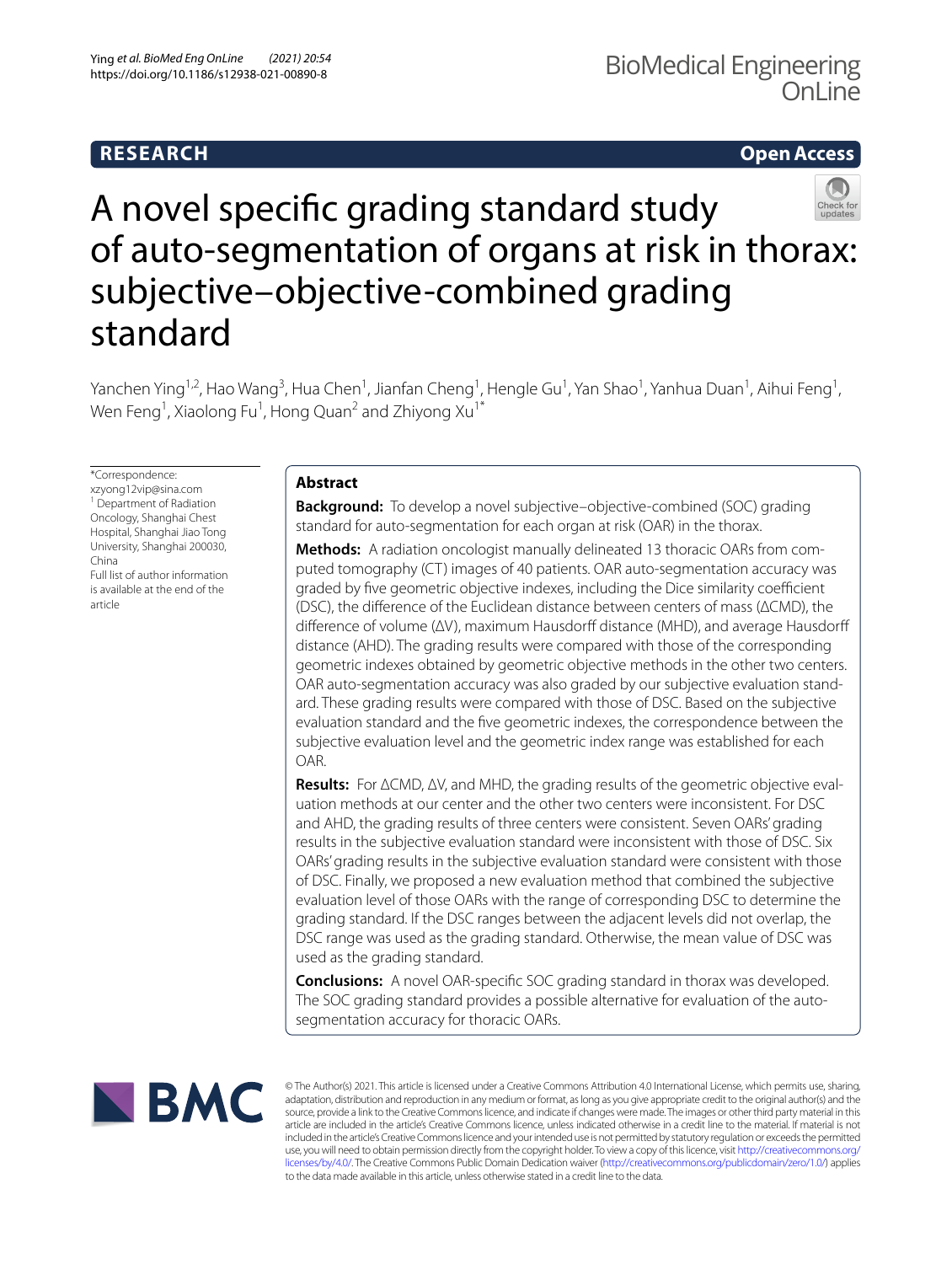**Keywords:** SOC grading standard, Auto-segmentation, Thorax, Organs at risk

## **Background**

Accurate delineation of organs at risk (OARs) is an essential step in ensuring radiotherapy dosimetry accuracy. Over recent years, the auto-segmentation of OARs has gained increasing importance. Compared to cumbersome slice-by-slice manual delineation, auto-segmentation not only saves time to radiation oncologists [\[1](#page-12-0)] but also reduces inter- and intra-observer variations [\[2](#page-12-1), [3\]](#page-12-2). A number of commercial auto-segmentation software have been developed and gradually used in clinical, such as MIM Maestro (MIMVista Corp, Cleveland, US-OH), SPICE (Philips, Madison, WI), and ABAS (CMS-Elekta, Stockholm, Sweden) [[4](#page-12-3)]. However, some studies suggested that the contours generated by auto-segmentation should still be carefully reviewed by radiation oncologists  $[3, 5-8]$  $[3, 5-8]$  $[3, 5-8]$  $[3, 5-8]$ .

At present, the evaluation methods for the auto-segmentation accuracy for thoracic OARs have not yet been standardized. There are three major methods: the geometric objective evaluation method, which includes grading the performance of OAR autosegmentation by geometric indexes. For instance, Velker et al. [\[9](#page-12-6)] graded the autosegmentation accuracy into three levels according to Dice similarity coefficient (DSC) as: good  $(0.8 \leq DSC \leq 1)$ , medium  $(0.6 \leq DSC \leq 0.8)$ , and poor  $(0 \leq DSC \leq 0.6)$ . Notably, Ciardo et al. [[5](#page-12-4)] used three indexes of DSC, the diference of the Euclidean distance between centers of mass (ΔCMD) and average Hausdorf distance (AHD) to grade segmentation accuracy into three levels. This method is quantitative and universal, but it has no support from the subjective evaluation. The second method is the subjective evaluation method [\[6](#page-12-7), [10\]](#page-12-8), which grades segmentation accuracy according to the degree of modifcation required for the auto-segmentation contours that are judged by radiation oncologists' clinical experience and subjective will. Tis method isn't quantitative; thus, it cannot be popularized to other radiotherapy centers for grading evaluation of the auto-segmentation accuracy. The third method is the subjective and objective combined evaluation method [[7\]](#page-12-9). Recent research in this area obtained the median values of the geometric indexes corresponding to the level of subjective evaluation levels based on DSC and maximum Hausdorff distance (MHD); however, they did not provide the ranges of geometric indexes; thus, this approach cannot be used as a general evaluation standard.

The above three evaluation methods have their own disadvantages. Each one has a different evaluation base, so that it is difficult to horizontally compare the auto-segmentation accuracy between diferent software for diferent OARs. Hence, it is extremely urgent to develop a uniform evaluation standard for the accuracy of auto-segmentation software. In addition, a correlation between OAR volume and geometric indexes such as DSC has been previously reported [\[11\]](#page-12-10). A specifc grading standard for auto-segmentation accuracy is developed for each OAR, thus making research results more accurate.

The auto-segmentation algorithm has been extensively studied for regions such as the head and neck  $[11-13]$  $[11-13]$  $[11-13]$ , and abdomen  $[14]$  $[14]$ . Considering thorax, there are also many studies reporting auto-segmentation for common OARs such as heart, lung, spinal cord, trachea, and esophagus [\[15–](#page-12-13)[18\]](#page-13-0). Nevertheless, none of these studies have been undertaken for all the thoracic OARs listed in the Radiation Therapy Oncology Group (RTOG)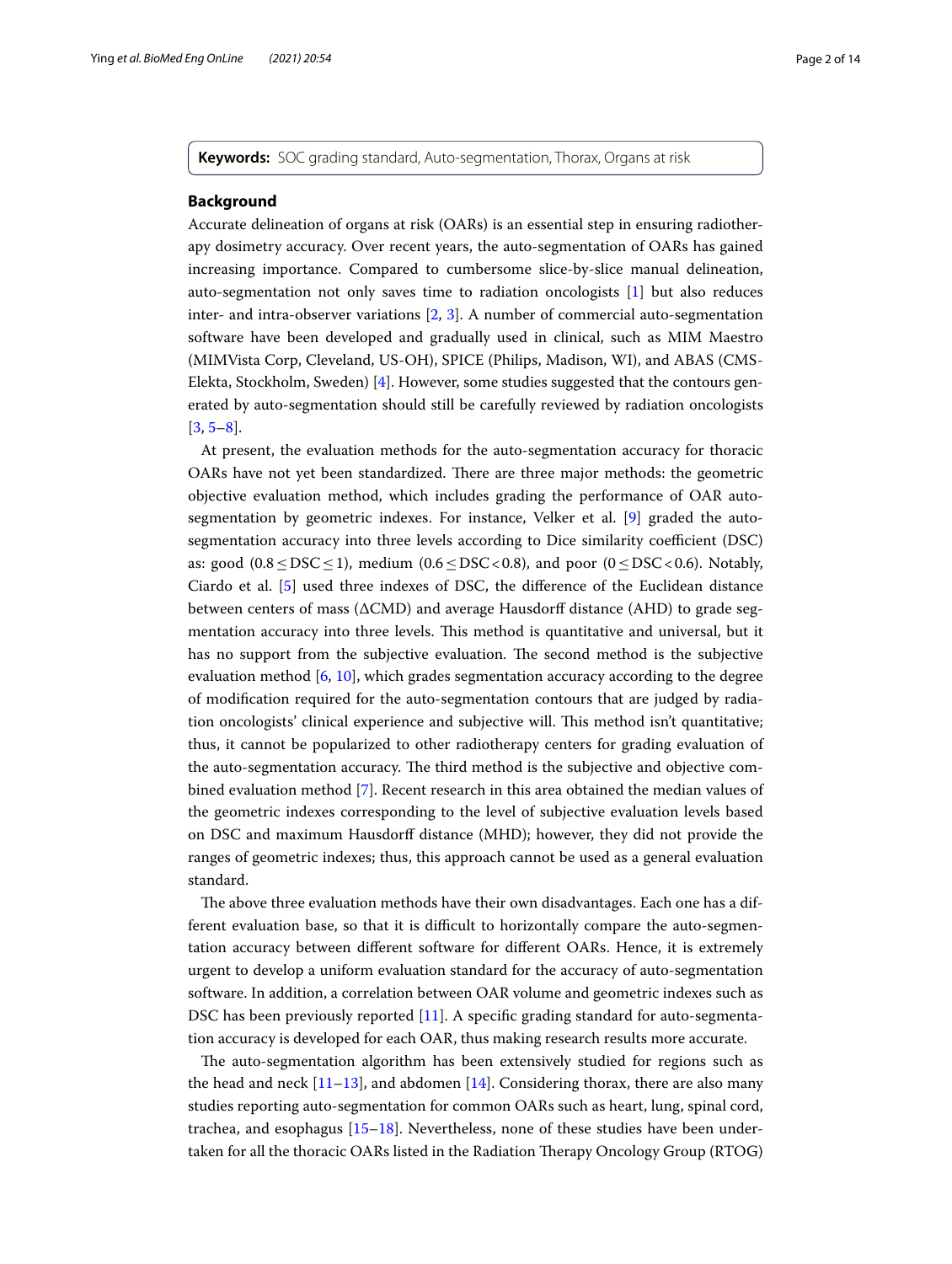delineation guidelines [\[19](#page-13-1)], including great vessels, chest wall, and skin. In order to make the content more comprehensive, we tried to study all the thoracic OARs listed in RTOG guidelines.

The aim of this study was to establish an OAR-specific subjective-objective-combined (SOC) grading standard in thorax for evaluating the accuracy of all commercial and selfdeveloped auto-segmentation software. Thirteen thoracic OARs were auto-segmented, and five geometric indexes of DSC,  $\triangle CMD$ , the difference of volume  $(\triangle V)$ , MHD, and AHD were calculated in our work. The novel OAR-specific SOC grading standard was developed by combining the subjective evaluation standard proposed by us and the geometric objective indexes. We clarifed the correspondences between the subjective evaluation levels and the ranges of DSC for thoracic OARs. Consequently, the SOC grading standard should have great potential for applications in the accuracy evaluation of autosegmentation software based on traditional algorithms and deep learning algorithms.

## **Results**

## **Grading results by geometric indexes**

Table [1](#page-2-0) shows the results of the fve geometric indexes between manual and auto-segmentation contours for 13 OARs in the thorax. Table [2](#page-3-0) shows the grading results of 13 OARs in the thorax by the geometric objective evaluation method of our center and the other two centers. According to the DSC, we graded the right lung (R Lung), left lung (L Lung), skin, heart, and spinal cord (SC) as Level 3 (mean DSC: 0.88–0.96), which required some manual modifcation after auto-segmentation; the aorta (AOR), chest wall (CW), trachea, and pulmonary artery (PA) were Level 2 (mean DSC: 0.73–0.79), which required many manual modifcations after auto-segmentation; the superior vena cava (SVC), esophagus (ESO), inferior vena cava (IVC), and pulmonary vein (PV) were Level 1 (mean DSC: 0.53–0.62), for which the use of auto-segmentation was not recommended. Compared with Velker et al. [\[9](#page-12-6)] and Ciardo et al. [\[5\]](#page-12-4), the grading results of all the OARs were consistent except for the SVC. Moreover, the grading results of the AHD

| <b>Structure</b> | <b>DSC</b>      | $\triangle CMD$ (cm) | $\Delta V$ (%) | MHD (cm)        | AHD (cm)        |
|------------------|-----------------|----------------------|----------------|-----------------|-----------------|
| R Lung           | $0.96 \pm 0.02$ | $0.13 \pm 0.07$      | 7±5            | $2.18 \pm 0.72$ | $0.11 \pm 0.05$ |
| L Lung           | $0.94 + 0.03$   | $0.28 + 0.28$        | $10 + 8$       | $3.45 + 2.19$   | $0.17 + 0.12$   |
| Skin             | $0.93 \pm 0.06$ | $2.06 \pm 2.38$      | $11 \pm 10$    | $8.85 + 4.21$   | $0.58 + 0.54$   |
| Heart            | $0.90 \pm 0.07$ | $0.40 + 0.40$        | $7 + 10$       | $1.85 + 1.11$   | $0.24 \pm 0.17$ |
| SC               | $0.88 + 0.04$   | $1.34 + 2.01$        | 9±7            | $2.74 + 4.19$   | $0.13 + 0.21$   |
| <b>AOR</b>       | $0.79 \pm 0.10$ | $0.92 + 0.48$        | $74 + 20$      | $2.72 \pm 1.15$ | $0.28 + 0.16$   |
| <b>CW</b>        | $0.77 + 0.05$   | $1.29 + 0.66$        | $39 + 26$      | $6.51 + 1.97$   | $0.46 \pm 0.19$ |
| Trachea          | $0.75 + 0.09$   | $0.53 + 0.31$        | $34 + 51$      | $4.27 + 4.65$   | $0.25 + 0.25$   |
| PA               | $0.73 + 0.09$   | $0.71 + 0.44$        | $16 + 10$      | $2.12 \pm 1.14$ | $0.28 \pm 0.17$ |
| <b>SVC</b>       | $0.62 \pm 0.09$ | $1.17 + 0.52$        | $29 + 17$      | $1.87 + 0.79$   | $0.33 + 0.13$   |
| <b>ESO</b>       | $0.57 \pm 0.11$ | $0.89 \pm 0.60$      | $33 + 33$      | $2.10 + 0.74$   | $0.29 + 0.13$   |
| <b>IVC</b>       | $0.56 + 0.16$   | $0.91 \pm 0.62$      | $30 + 25$      | $2.17 + 1.07$   | $0.43 + 0.24$   |
| PV               | $0.53 \pm 0.14$ | $1.00 \pm 0.49$      | $35 + 24$      | $2.65 \pm 0.90$ | $0.44 \pm 0.11$ |

<span id="page-2-0"></span>**Table 1** Five geometric indexes between manual contours and auto-segmentation contours for 13 organs at risk in thorax (mean  $\pm$  SD)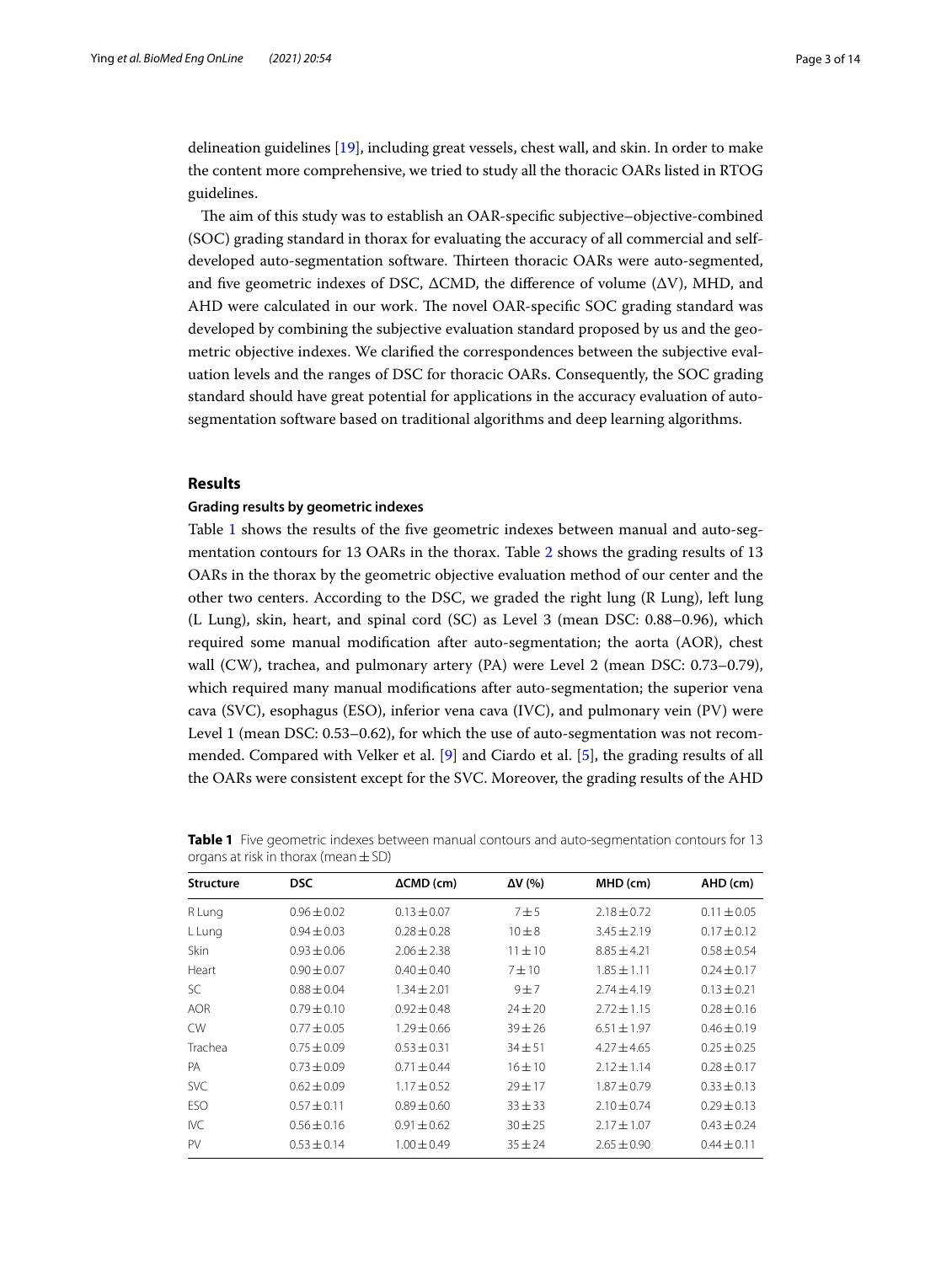| <b>Structure</b> | <b>DSC</b>     |                         |                                  | <b>ACMD</b>    |                                  | ΔV            | <b>MHD</b>     | <b>AHD</b>     |                                  |
|------------------|----------------|-------------------------|----------------------------------|----------------|----------------------------------|---------------|----------------|----------------|----------------------------------|
|                  | Our<br>center  | Velker<br>et al.<br>[9] | Ciardo<br>et al.<br>$\mathbf{5}$ | Our<br>center  | Ciardo<br>et al.<br>$\mathbf{5}$ | Our<br>center | Our<br>center  | Our<br>center  | Ciardo<br>et al.<br>$\mathbf{5}$ |
| R Lung           | 3              | 3                       | 3                                | 3              | 3                                | 3             | $\mathfrak{D}$ | 3              | 3                                |
| L Lung           | 3              | 3                       | 3                                | 3              | $\mathfrak{D}$                   | 3             |                | 3              | 2                                |
| Skin             | 3              | 3                       | 3                                |                |                                  | 2             |                |                |                                  |
| Heart            | 3              | 3                       | 3                                | 3              | $\mathfrak{D}$                   | 3             | 2              | 2              | 2                                |
| SC.              | 3              | 3                       | 3                                |                |                                  | 3             |                | 3              | 3                                |
| <b>AOR</b>       | 2              | 2                       | 2                                | 2              |                                  |               |                | 2              | 2                                |
| <b>CW</b>        | $\mathfrak{D}$ | 2                       | $\mathfrak{D}$                   |                |                                  |               |                |                |                                  |
| Trachea          | $\mathcal{P}$  | $\mathfrak{D}$          | 2                                | $\mathfrak{D}$ |                                  |               |                | 2              | 2                                |
| PA               | $\mathfrak{D}$ | $\mathcal{P}$           | $\mathfrak{D}$                   | 2              |                                  | $\mathcal{P}$ | $\mathfrak{D}$ | $\mathfrak{D}$ | $\mathfrak{D}$                   |
| SVC              |                | $\mathcal{P}$           | $\overline{2}$                   |                |                                  |               | $\mathfrak{D}$ | $\mathfrak{D}$ | $\mathfrak{D}$                   |
| ESO              |                |                         |                                  | $\mathfrak{D}$ |                                  |               | $\mathfrak{D}$ | $\overline{2}$ | 2                                |
| <b>IVC</b>       |                |                         |                                  | 2              |                                  |               | $\mathcal{P}$  |                |                                  |
| PV               |                |                         |                                  | 2              |                                  |               |                |                |                                  |

<span id="page-3-0"></span>**Table 2** Grading results of 13 organs at risk in thorax by five geometric indexes

in our center were basically identical with those of Ciardo et al. [[5\]](#page-12-4), except for the L Lung.

In addition, the grading results obtained by the ΔCMD were quite diferent from those of Ciardo et al. [\[5](#page-12-4)]. The levels of L Lung, heart, AOR, trachea, PA, ESO, IVC, and PV were higher than those of Ciardo et al. [[5\]](#page-12-4). The other two centers have not studied the grading results of the ΔV and MHD, so the results of our two indexes could not be compared with other centers.

Based these results, both the DSC and AHD are suitable to be used as the main geometric indexes. Combined with the results of the third part below, we recommend the DSC as the only geometric objective index for auto-segmentation accuracy evaluation.

## **Grading results by subjective evaluation standard**

The grading results of 13 OARs in the thorax by the subjective evaluation standard are listed in Table [3](#page-4-0). Level 3 OARs were the R Lung, L Lung and spinal cord (the range of average percentage to be modifed: 6–10%); Level 2 OARs were the skin and heart (the range of average percentage range to be modifed: 14–17%); the other eight OARs were Level 1 (the range of average percentage range to be modifed: 31–75%).

The above grading results were not wholly consistent with the geometric objective evaluation results. For the skin, heart, AOR, CW, trachea, and PA in all the OARs (46.2%), the grading results of subjective evaluation standard were one level lower than those of the DSC by our center, which suggests that the geometric index cannot fully evaluate auto-segmentation accuracy.

#### **The SOC grading standard**

The SOC grading standard of 13 OARs in the thorax is shown in Table [4](#page-5-0). There were two cases, depending on whether the level distribution of the OAR is single. The first type of OARs was the R Lung, CW, PA, SVC, ESO, IVC, and PV. Since all cases for each of the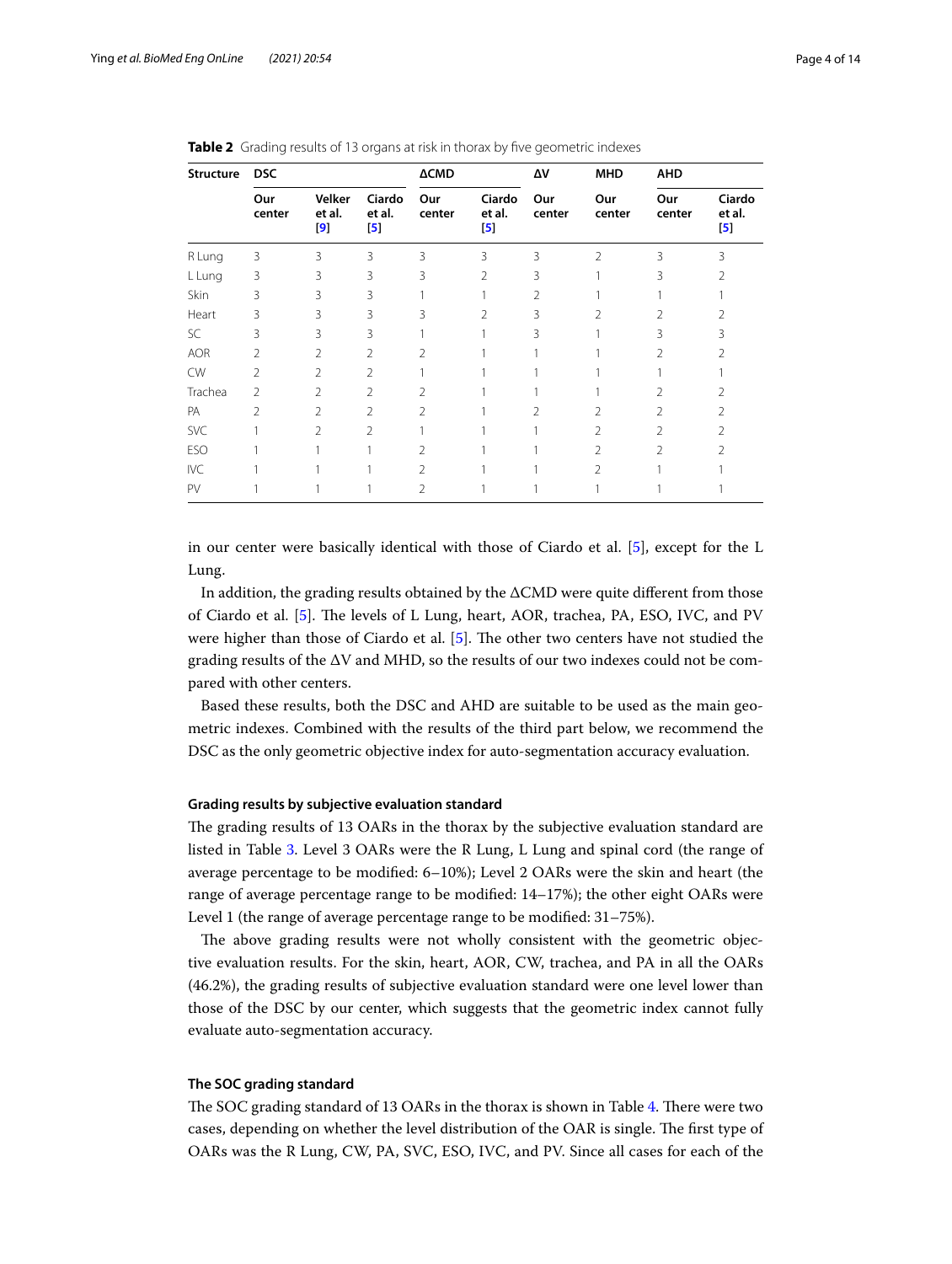| <b>Structure</b> | Average standard<br>slice number | Average slice number to Average percentage to<br>be modified | be modified (%) | Subjective<br>score |
|------------------|----------------------------------|--------------------------------------------------------------|-----------------|---------------------|
| R Lung           | 71                               | 5                                                            | 6               | 3                   |
| L Lung           | 71                               |                                                              | 10              | 3                   |
| Skin             | 125                              | 19                                                           | 14              | 2                   |
| Heart            | 31                               | 6                                                            | 17              | 2                   |
| SC               | 124                              | 11                                                           | 8               | 3                   |
| <b>AOR</b>       | 62                               | 27                                                           | 41              |                     |
| <b>CW</b>        | 71                               | 29                                                           | 42              |                     |
| Trachea          | 47                               | 15                                                           | 31              |                     |
| PA               | 12                               | 7                                                            | 58              |                     |
| SVC              | 22                               | 13                                                           | 57              |                     |
| ESO              | 72                               | 54                                                           | 74              |                     |
| <b>IVC</b>       | 13                               | 10                                                           | 75              |                     |
| PV               | 9                                | 7                                                            |                 |                     |

<span id="page-4-0"></span>**Table 3** Grading results of 13 organs at risk in thorax by the subjective evaluation standard

OARs were the same level, only one range of the geometric index corresponding to the level could be determined. For example, the DSC, ΔCMD, ΔV, MHD and AHD for the R Lung of Level 3 were 0.93–1, 0–0.26 cm, 0–14%, 0–4.27 cm, 0–0.19 cm, respectively.

The second type of OARs was the L Lung, skin, heart, spinal cord, AOR, and trachea, and their level distribution wasn't single. Figure [1](#page-6-0) shows the correspondences between the subjective evaluation levels and the DSCs of the six OARs. For the L Lung, spinal cord, and AOR, the DSC ranges corresponding to the partial levels for each OAR did not overlap, which were used as the grading standard; for the other OARs or levels, the DSC ranges corresponding to the diferent levels overlapped. DSC's mean values still increased with the increase of the subjective evaluation levels, so the mean values were selected as the grading standard. In addition, the correspondences between the other four geometric indexes and the levels of the six OARs were less obvious than those of the DSC. So, the four indexes were not suitable as geometric objective evaluation indexes for the OAR auto-segmentation accuracy.

Although the frst type of OARs can use all the fve indexes to evaluate segmentation accuracy, the second type of OARs is not suitable for evaluation using all indexes. Combined with the results from the frst part, we fnally chose the DSC as a component of the evaluation indexes in the SOC grading standard.

## **Discussion**

Tanks to computer technology advancements, the auto-segmentation software based on traditional algorithms and deep learning for OARs has undergone continuous development [[22](#page-13-2), [23](#page-13-3)]. More time is needed to evaluate the segmentation accuracy, although the software can perform auto-segmentation. At present, some studies have reported on the evaluation methods for the accuracy of auto-segmentation software [[5](#page-12-4)[–7](#page-12-9), [9](#page-12-6), [10](#page-12-8)]; however, their evaluation bases are different. Therefore, it is especially important to develop a uniform evaluation standard for the software's auto-segmentation accuracy.

In this paper, 13 thoracic OARs were auto-segmented by MIM software. Five geometric indexes of DSC, ΔCMD, ΔV, MHD, AHD, and the subjective evaluation level were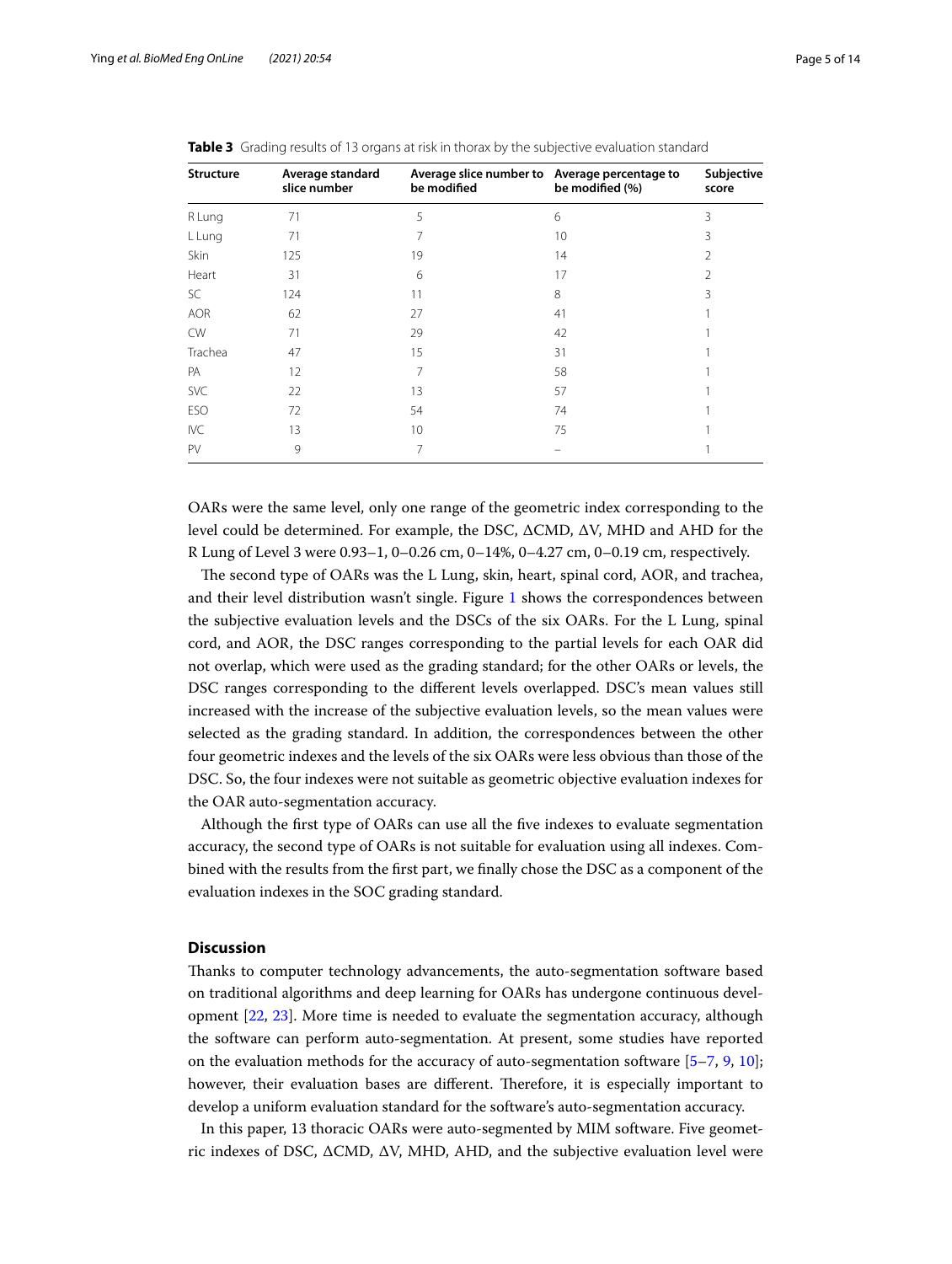| Structure DSC |                                                                                                 |                                                | <b>ACMD (cm)</b>                                                                                                                                                                                                                                                                                                                                                                                                                    |                  |                                                          | IV (%)                                          |          | AHD (cm) |                                                                    |                           | (HD (cm                                                                                                                                                                                                                                                                                                                                                                                                                          |                                                   |  |
|---------------|-------------------------------------------------------------------------------------------------|------------------------------------------------|-------------------------------------------------------------------------------------------------------------------------------------------------------------------------------------------------------------------------------------------------------------------------------------------------------------------------------------------------------------------------------------------------------------------------------------|------------------|----------------------------------------------------------|-------------------------------------------------|----------|----------|--------------------------------------------------------------------|---------------------------|----------------------------------------------------------------------------------------------------------------------------------------------------------------------------------------------------------------------------------------------------------------------------------------------------------------------------------------------------------------------------------------------------------------------------------|---------------------------------------------------|--|
|               |                                                                                                 |                                                |                                                                                                                                                                                                                                                                                                                                                                                                                                     |                  |                                                          |                                                 |          |          |                                                                    |                           |                                                                                                                                                                                                                                                                                                                                                                                                                                  |                                                   |  |
|               |                                                                                                 | $0.93 - 1$                                     | $\top$                                                                                                                                                                                                                                                                                                                                                                                                                              |                  |                                                          |                                                 | $7 - 14$ |          |                                                                    |                           |                                                                                                                                                                                                                                                                                                                                                                                                                                  |                                                   |  |
|               |                                                                                                 |                                                | $\mathbf{I}$                                                                                                                                                                                                                                                                                                                                                                                                                        | 0.45             |                                                          |                                                 |          |          |                                                                    | $0 - 4.27$<br>1.93        |                                                                                                                                                                                                                                                                                                                                                                                                                                  |                                                   |  |
|               |                                                                                                 |                                                |                                                                                                                                                                                                                                                                                                                                                                                                                                     | 1.11             |                                                          | $\geq 22$                                       |          |          |                                                                    |                           |                                                                                                                                                                                                                                                                                                                                                                                                                                  |                                                   |  |
|               |                                                                                                 |                                                |                                                                                                                                                                                                                                                                                                                                                                                                                                     |                  |                                                          | $\overline{4}$                                  |          |          |                                                                    |                           |                                                                                                                                                                                                                                                                                                                                                                                                                                  |                                                   |  |
|               |                                                                                                 |                                                |                                                                                                                                                                                                                                                                                                                                                                                                                                     | $0.28$<br>1.91   |                                                          | $\overline{Q}$                                  |          |          |                                                                    |                           |                                                                                                                                                                                                                                                                                                                                                                                                                                  |                                                   |  |
|               | $\begin{array}{l} \textbf{0.88-0.95} \\ 0.96 \\ 0.92 \\ 0.87 \\ \textbf{0.88-0.89} \end{array}$ | $0.95-1$<br>0.97<br>0.89-1<br>0.89-1<br>0.94-1 | $\begin{array}{cccccccccc} \mathbf{1} & \mathbf{2} & \mathbf{3} & \mathbf{4} & \mathbf{5} & \mathbf{6} & \mathbf{7} & \mathbf{8} & \mathbf{8} & \mathbf{9} & \mathbf{1} & \mathbf{1} & \mathbf{1} & \mathbf{1} & \mathbf{1} & \mathbf{1} & \mathbf{1} & \mathbf{1} & \mathbf{1} & \mathbf{1} & \mathbf{1} & \mathbf{1} & \mathbf{1} & \mathbf{1} & \mathbf{1} & \mathbf{1} & \mathbf{1} & \mathbf{1} & \mathbf{1} & \mathbf{1} & \$ |                  | $0 - 0.26$ $0.10$ $0.48$ $0.14$ $0 - 0.76$ $0.20$ $0.20$ | 29                                              |          |          | $4.97$<br>$7.56$<br>$7.46$<br>$7.56$<br>$7.56$<br>$1.56$<br>$1.56$ | $7.43$<br>$1.5$<br>$1.50$ | $\begin{array}{cccccccccccc} \text{N} & \text{S} & \text{S} & \text{S} & \text{S} & \text{S} & \text{S} & \text{S} & \text{S} & \text{S} & \text{S} & \text{S} & \text{S} & \text{S} & \text{S} & \text{S} & \text{S} & \text{S} & \text{S} & \text{S} & \text{S} & \text{S} & \text{S} & \text{S} & \text{S} & \text{S} & \text{S} & \text{S} & \text{S} & \text{S} & \text{S} & \text{S} & \text{S} & \text{S} & \text{S} & \$ | 0.26<br>0.34<br>0.19<br>0.10-0.13<br>0.12<br>0.12 |  |
|               |                                                                                                 |                                                |                                                                                                                                                                                                                                                                                                                                                                                                                                     | $0.57$<br>$0.44$ |                                                          | $\frac{2}{\pi}$ $\frac{4}{\pi}$ $\frac{1}{\pi}$ |          |          |                                                                    |                           |                                                                                                                                                                                                                                                                                                                                                                                                                                  |                                                   |  |
|               | 0.81                                                                                            |                                                |                                                                                                                                                                                                                                                                                                                                                                                                                                     |                  |                                                          |                                                 |          |          |                                                                    |                           |                                                                                                                                                                                                                                                                                                                                                                                                                                  |                                                   |  |
|               |                                                                                                 |                                                |                                                                                                                                                                                                                                                                                                                                                                                                                                     |                  |                                                          |                                                 |          |          |                                                                    |                           |                                                                                                                                                                                                                                                                                                                                                                                                                                  |                                                   |  |
|               |                                                                                                 |                                                |                                                                                                                                                                                                                                                                                                                                                                                                                                     |                  |                                                          | 고고고                                             |          |          |                                                                    |                           |                                                                                                                                                                                                                                                                                                                                                                                                                                  |                                                   |  |
|               |                                                                                                 |                                                |                                                                                                                                                                                                                                                                                                                                                                                                                                     |                  |                                                          |                                                 |          |          |                                                                    |                           |                                                                                                                                                                                                                                                                                                                                                                                                                                  |                                                   |  |
|               |                                                                                                 |                                                |                                                                                                                                                                                                                                                                                                                                                                                                                                     |                  |                                                          |                                                 |          |          |                                                                    |                           |                                                                                                                                                                                                                                                                                                                                                                                                                                  |                                                   |  |
|               |                                                                                                 |                                                | $\ge 0.38$                                                                                                                                                                                                                                                                                                                                                                                                                          |                  |                                                          | $\frac{2}{\lambda}$                             |          |          |                                                                    |                           |                                                                                                                                                                                                                                                                                                                                                                                                                                  |                                                   |  |
|               |                                                                                                 |                                                |                                                                                                                                                                                                                                                                                                                                                                                                                                     |                  |                                                          |                                                 |          |          |                                                                    |                           |                                                                                                                                                                                                                                                                                                                                                                                                                                  |                                                   |  |

<span id="page-5-0"></span>

| $\frac{1}{2}$            |
|--------------------------|
|                          |
|                          |
|                          |
| ١                        |
|                          |
| くこく こうしょう いろく            |
| ١                        |
|                          |
| Ï                        |
| ١                        |
|                          |
|                          |
| ١                        |
|                          |
| -<br>با<br>١             |
| ١                        |
| ś                        |
|                          |
|                          |
|                          |
|                          |
| ١                        |
| ١                        |
|                          |
|                          |
| I                        |
|                          |
| i<br>١                   |
| $\overline{\phantom{a}}$ |
| ι<br>١                   |
| ţ<br>١                   |
|                          |
| ł                        |
|                          |
| Ï                        |
|                          |
| Ï                        |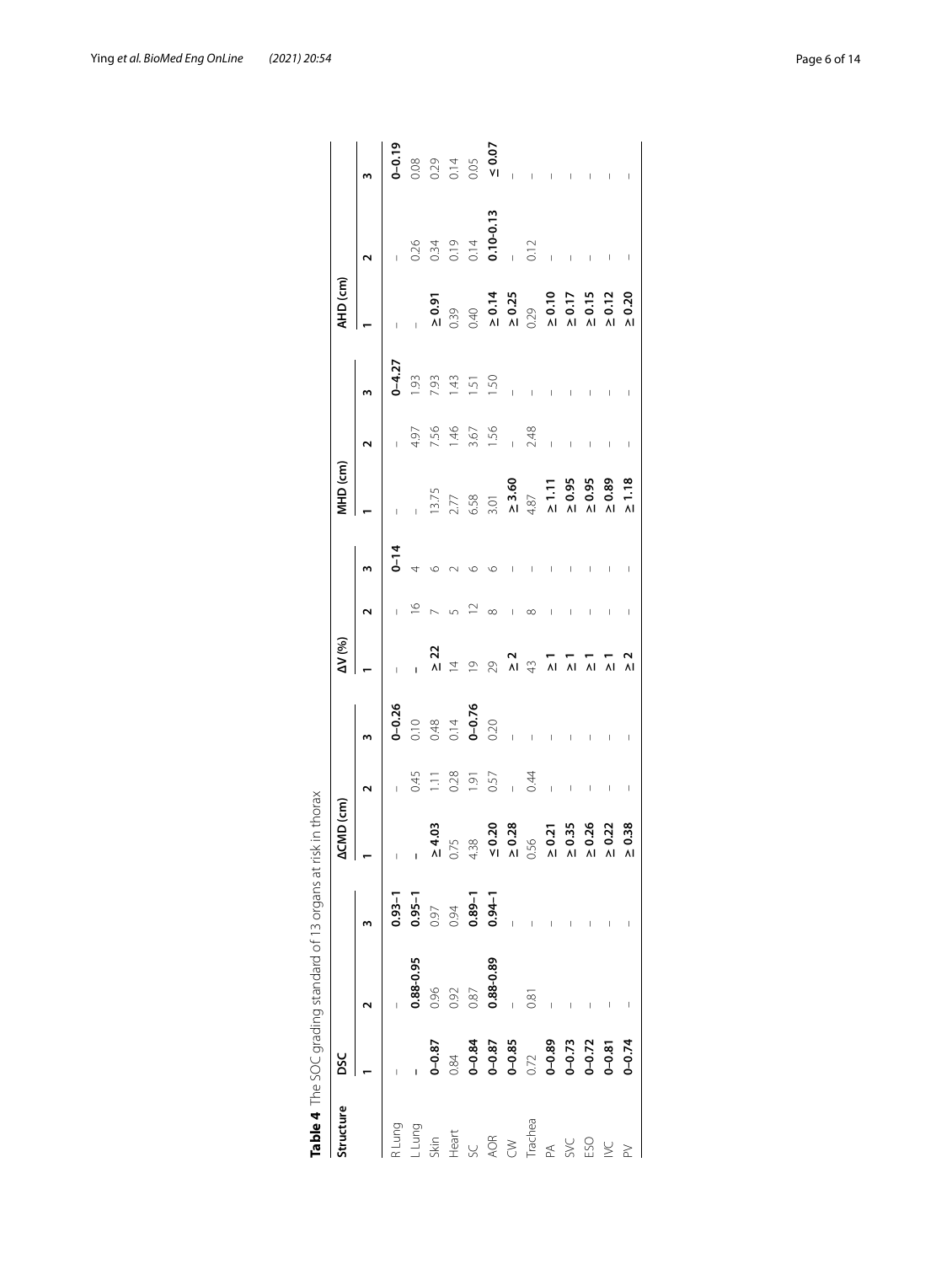

<span id="page-6-0"></span>used as the evaluation indexes of auto-segmentation accuracy. This is the first study that proposed an easy-to-operate subjective evaluation standard to the best of our knowledge. In order to improve the consistency of evaluation, we adopted the subjective–objective-combined evaluation method. In this way, the geometric index range corresponding to the subjective evaluation level of each thoracic OAR was found, which was a new OAR-specific SOC grading standard. The SOC grading standard can be used to assess the auto-segmentation accuracy by the value of the geometric index. The standard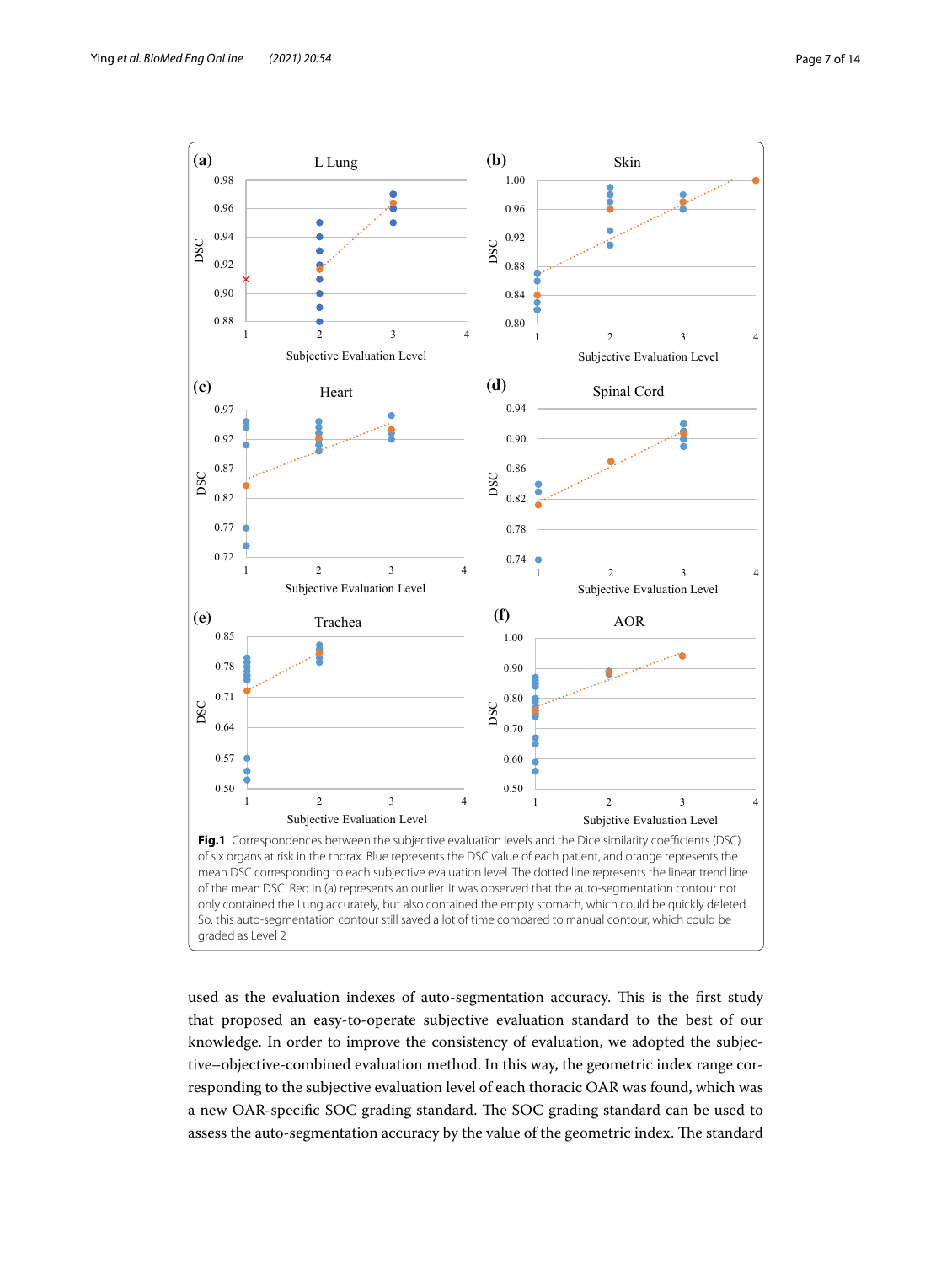has more clinical universality due to the diversity of thoracic OARs. For other clinical treatment sites, the standard can provide theoretical guidance and research ideas.

The geometric objective evaluation method of auto-segmentation accuracy assesses the diference between auto-segmentation and manual contours according to the geometric index. Five geometric indexes were used in this paper (Table [2](#page-3-0)). Velker et al. [[9\]](#page-12-6) used the DSC, and the grading results obtained by the DSC were consistent with ours. Ciardo et al. [\[5](#page-12-4)] used the DSC,  $\Delta$ CMD, and AHD. Although their grading results obtained by the DSC and AHD were consistent with ours, their grading results of the ΔCMD were quite diferent from ours. Dolz et al. [\[24](#page-13-4)] calculated the ΔV and MHD, but they did not grade accuracy according to the two indexes. The papers mentioned above used atlas-based auto-segmentation method which were the same as ours. On the one hand, there are not enough studies that graded segmentation accuracy by the  $\Delta V$  and MHD, thus making it challenging to compare the grading results. On the other hand, the two indexes' grading results were quite different from those of the DSC. Therefore, the two indexes may not be suitable as evaluation indexes, thus suggesting the use of DSC and AHD as the main geometric evaluation indexes. As shown in Table [4](#page-5-0), the correspondence between the AHD and the subjective evaluation level is not strong. Hence, the DSC was selected as a component of the evaluation index in the SOC grading standard.

Lustberg et al. [\[7](#page-12-9)] reported signifcant geometric diference between the manual and user-adjusted contour of the esophagus, while both were accepted with local clinical guidelines by the radiation oncologists. Similarly, our results (Tables [2](#page-3-0), [3\)](#page-4-0) also showed that the geometric indexes' results were not completely identical to those of subjective evaluation standards. The main reason is that some slices with geometric differences may be subjectively considered do not need to be modified. Therefore, it is likely that the evaluation standard of segmentation accuracy based on geometric indexes alone is not accurate. Morris et al. [[6\]](#page-12-7) and Zhu et al. [\[10](#page-12-8)] adopted the reliable subjective evaluation method. The radiation oncologist evaluated the auto-segmentation accuracy according to the coincidence degree between the auto-segmentation contours and the anatomical structure of OAR. However, their results cannot be used directly for other centers because of the lack of specifc operating procedures.

Based on the above studies, we proposed an easy-to-operate subjective evaluation standard for three diferent length types of OAR (Table [5](#page-8-0)). Using this standard, the segmentation accuracy can be directly graded by the number or percentage of CT slice to be modified. The slice numbers of thoracic OARs except for PV (average slices: 10) in this study are more than ten slices. The evaluation standard for the  $<$  3 slices may apply to small-volume OARs in the head and neck.

Compared with the geometric objective evaluation methods, the subjective evaluation methods by experienced radiotherapists are more reliable. However, the grading results of diferent radiation oncologists may be diferent. Especially the grading results of the junior radiation oncologists are more accurate than the senior radiation oncologists. We selected an experienced oncologist as the expert to evaluate the all contours. In this way, inter-observer variations will be reduced, and the consistency of grading results will be improved. The auto-segmentation software for different OARs has different performance. The level distribution for the first type of OARs was single, which included the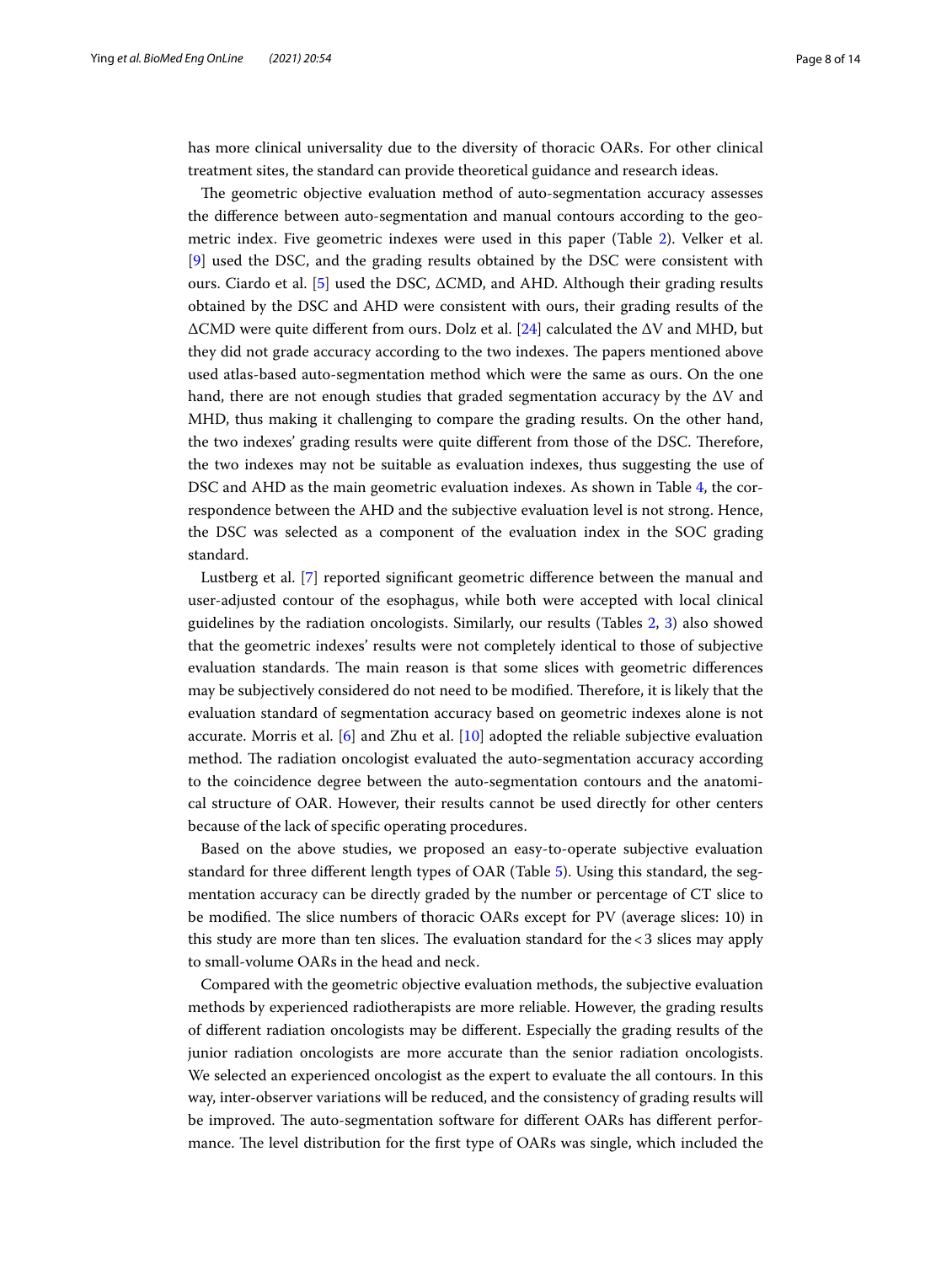| Table 5 Evaluation methods of the auto-segmentation accuracy by geometric indexes in 4 studies |           |                             |                         |      |                 |                       |  |                                       |  |                                            |        |         |                                                                                                                                                                                                                             |  |
|------------------------------------------------------------------------------------------------|-----------|-----------------------------|-------------------------|------|-----------------|-----------------------|--|---------------------------------------|--|--------------------------------------------|--------|---------|-----------------------------------------------------------------------------------------------------------------------------------------------------------------------------------------------------------------------------|--|
|                                                                                                | sc        |                             |                         |      | <b>ACMD(cm)</b> |                       |  | <b>AV(%)</b>                          |  | MHD(cm)                                    |        | AHD(cm) |                                                                                                                                                                                                                             |  |
| evel                                                                                           |           | $\frac{2}{1}$               |                         |      |                 |                       |  | $\begin{array}{cc} 3 & 1 \end{array}$ |  | $\begin{array}{ccc} 3 & 4 & 1 \end{array}$ | ว<br>3 |         |                                                                                                                                                                                                                             |  |
| Our center (mean value)                                                                        |           |                             |                         |      |                 |                       |  |                                       |  |                                            |        |         | 0 $20-0$ $70-0$ $70-0$ $91-0$ $21-01$ $21/0$ $21/0$ $01/0$ $01/0$ $01/0$ $01/0$ $01/0$ $01/0$ $01/0$ $10/0$ $01/0$ $01/0$ $01/0$ $01/0$ $01/0$ $01/0$ $01/0$ $01/0$ $01/0$ $01/0$ $01/0$ $01/0$ $01/0$ $01/0$ $01/0$ $01/0$ |  |
| velker et al. [9] (mean value)                                                                 | $0 - 0.6$ |                             | $0.6 - 0.8$ $0.8 - 1.0$ |      |                 |                       |  |                                       |  |                                            |        |         |                                                                                                                                                                                                                             |  |
| Ciardo et al. [5] (median value)                                                               |           | $0-0.6$ $0.6-0.8$ $0.8-1.0$ |                         |      |                 | $> 0.5$ 0.2-0.5 0-0.2 |  |                                       |  |                                            |        |         | $> 0.40$ 0.15-0.40 0-0.15                                                                                                                                                                                                   |  |
| Lustberg et al. [7] (median value) 0.57 0.89                                                   |           |                             | 0.91                    | 0.98 |                 |                       |  |                                       |  | $-2.6$ 1.7                                 |        |         |                                                                                                                                                                                                                             |  |

<span id="page-8-0"></span>Lustberg et al. [7] (median value) Ciardo et al. [5] (median value) Velker et al. [9] (mean value)

| j                                                                                                       |  |
|---------------------------------------------------------------------------------------------------------|--|
| ֧֖֧֧ׅ֧ׅ֦֧֧ׅ֧ׅ֧֧ׅ֧ׅ֧ׅ֧֧֧ׅ֧֧֧֚֚֚֚֚֚֚֚֚֚֚֚֚֚֚֚֚֚֚֚֚֚֝֝֓֝֓֜֓֡֝֬֝֓֝֬֜֓֜֓֝֬֜֜֜֝֬֝֬֜֝֬֜<br>)<br>}<br>ì         |  |
| フィニノ・ディクス クランス・ミング こうりょこうしゃ とうしょうせきり うえてりょう サー・ワーク クロサイクス こうしゅうこう シュー・コード<br>)<br>)<br>)<br>)<br>)<br>) |  |
| りりり                                                                                                     |  |
| ֖֖֖֖֖֖֧֖֖֧֖֧֧ׅ֧֪֧֚֚֚֚֚֚֚֚֚֚֚֚֚֚֚֚֚֚֚֚֚֚֚֚֡֬֝֝֓֞֝֓֬֓֝֬֓֬֓֞֝֬֝֬                                           |  |
| ֖֖֖֖֖֖֖֖֖֧ׅ֪ׅ֖ׅ֪֪֪ׅ֖ׅ֪֪֪ׅ֖֚֚֚֚֚֚֚֚֚֚֚֚֚֚֚֚֚֚֚֚֚֬֝<br> <br> <br> <br> <br>                               |  |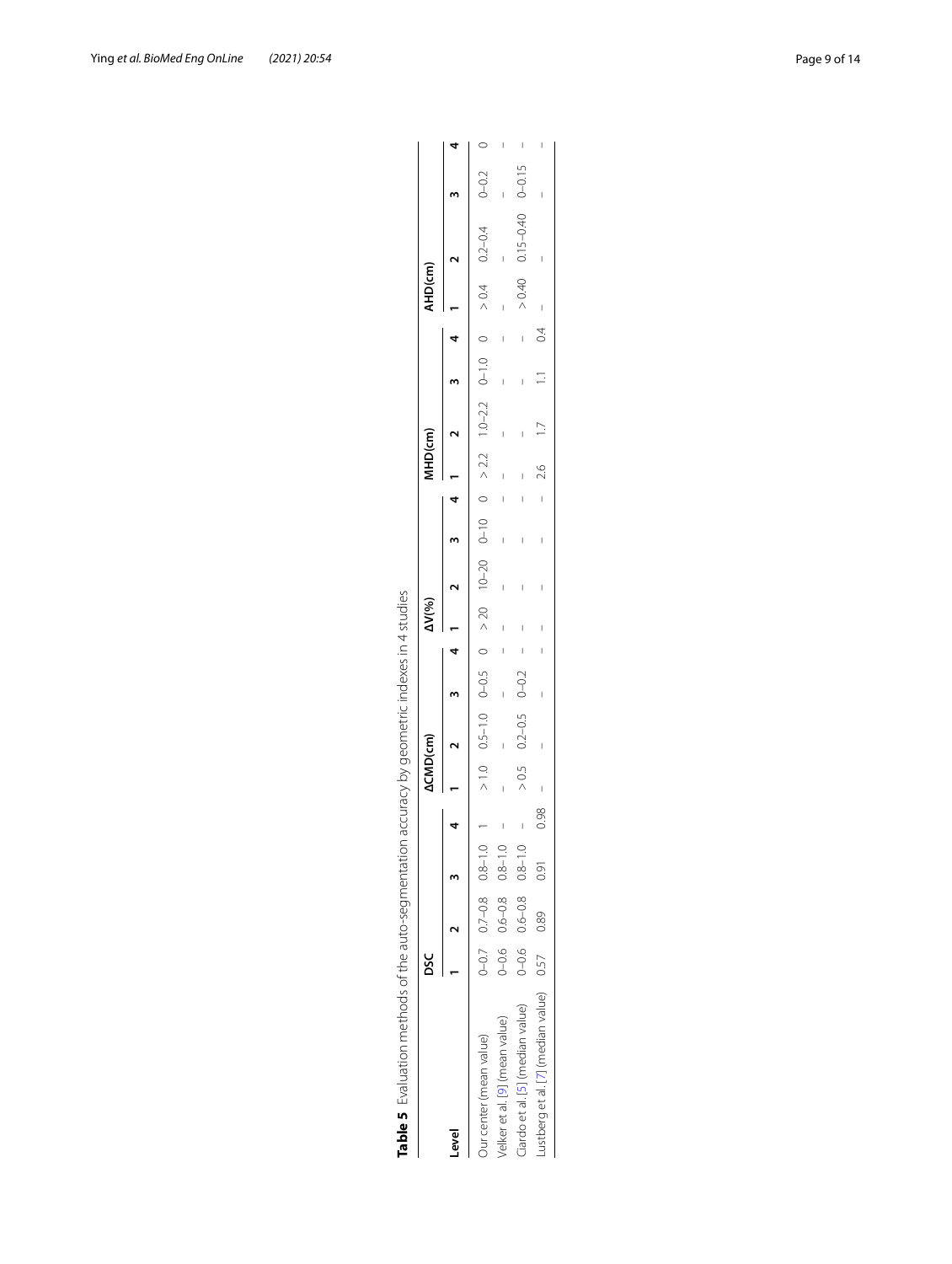R Lung, CW, PA, SVC, ESO, IVC, and PV. For these OARs, we can only determine the DSC range corresponding to only one level (Table [4\)](#page-5-0). Further investigation is needed to improve their grading standard, except for the R Lung. With the continuous improvement of algorithms and imaging methods, the auto-segmentation accuracy of these poor-performance OARs may be better. The DSC range, which corresponds to higher levels, will be supplemented in the future. In addition, the level distribution of the second OARs was not single, which included the L Lung, skin, heart, spinal cord, AOR, and trachea. The correspondences between their partial, subjective evaluation levels and the DSC ranges were clear and were used for each thoracic OAR to evaluate segmentation accuracy. For the other OARs, the DSC ranges of adjacent levels were overlapped, so the mean values were selected as the grading standard.

It was found that more ranges of the other four geometric indexes except DSC between adjacent levels were not continuous. A possible explanation for this might be insufficient sample. Due to limitations of computed tomography (CT) contrast and resolution, it is even difficult for the radiation oncologist to distinguish where the contours of some OARs should be, such as brachial plexus. It was graded directly as Level 1, which was not recommended for auto-segmentation.

The SOC grading standard proposed in this paper generated preliminary results. The research method is applicable for accuracy evaluation of OARs or tumors auto-segmentation in the thorax. Other radiation centers can directly use the SOC standard for autosegmentation evaluation or obtain their standards by using our method. These grading standards are applicable to the traditional algorithm and auto-segmentation based on deep learning, which is the future developmental direction. On the one hand, these grading standards have great potential to assist radiation oncologists in evaluating the accuracy of OAR auto-segmentation, guiding the clinical use of the auto-segmentation software, and ensuring the accuracy of treatment planning evaluation. On the other hand, these standards might further the resolution of the lack of standardized evaluation methods of auto-segmentation accuracy. It will make the accuracy comparison between diferent auto-segmentation softwares more meaningful, thereby improving meta-analysis reliability.

## **Conclusions**

In this work, a novel OAR-specifc SOC grading standard in thorax was developed. Compared with the current geometric objective evaluation method and subjective evaluation method, the SOC grading standard represents some improvement in the accuracy evaluation of auto-segmentation software. So, the SOC grading standard provides a possible alternative to evaluating auto-segmentation accuracy based on deep learning and traditional algorithms for thoracic OARs.

## **Methods**

## **Patient selection and generation of manual contours**

A total of 40 patients with thoracic malignant tumors treated in our center between November and December 2018, including patients with lung, esophageal, and thymic tumors, were retrospectively selected. The dataset included 12 females and 28 males. The median age of the dataset was  $61$  years (range  $16-78$  years). CT scans of each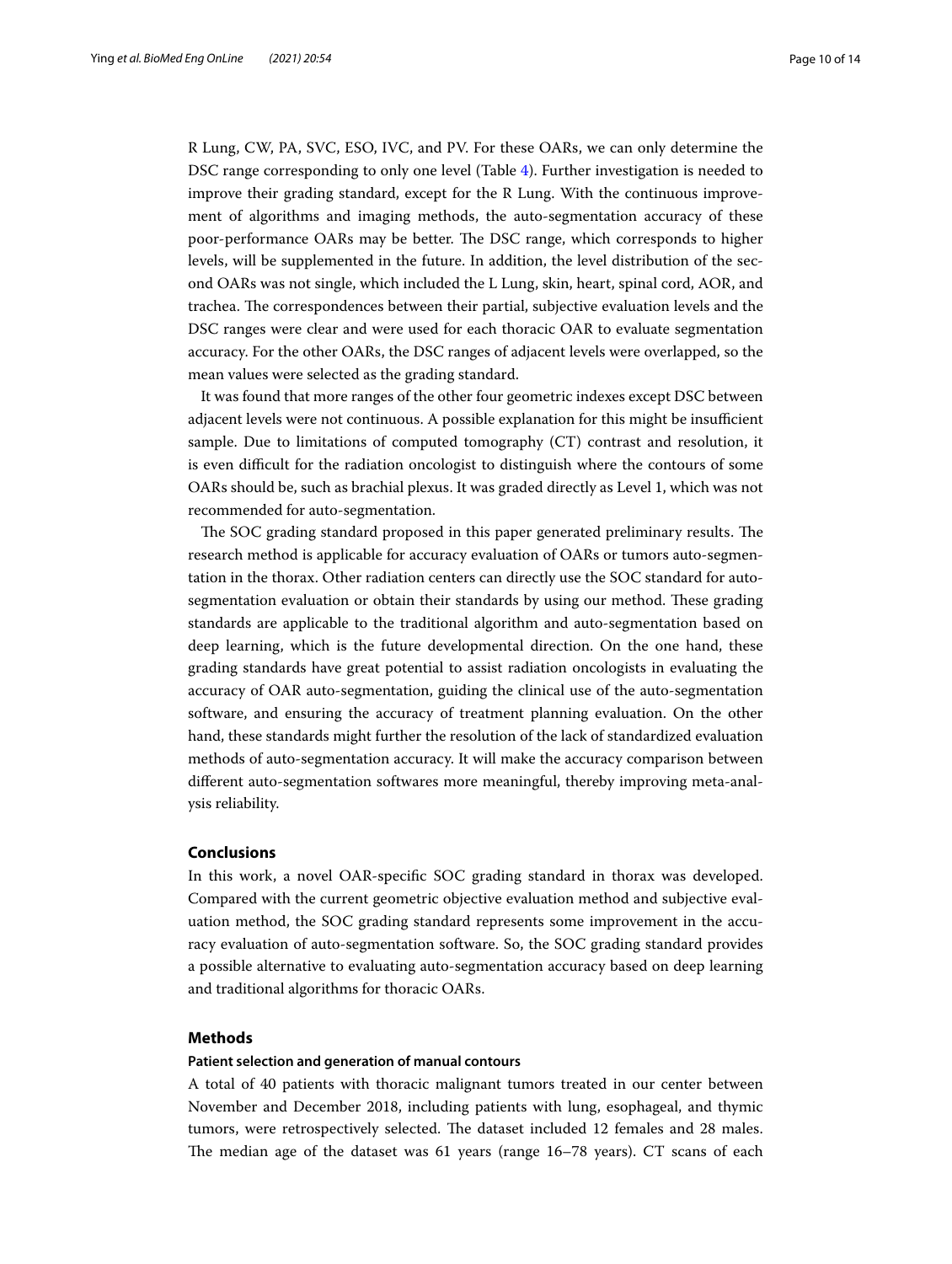patient were obtained by a Siemens Somatom Defnition AS CT Scanner System (Siemens Healthcare, Erlangen, Germany). The slice thickness of CT scans was 3 mm. The images were transferred to Pinnacle<sup>3</sup> treatment planning system (TPS) v9.10 (Philips Healthy, Fitchburg, WI, USA).

Following the RTOG guidelines, a trained radiation oncology resident in our center manually delineated 13 thoracic OARs, including L Lung, right lung, spinal cord, heart, esophagus, chest wall, aorta, pulmonary artery, pulmonary vein, superior vena cava, inferior vena cava, skin and trachea of forty patients on the Pinnacle TPS.

Forty patients were randomly divided into two groups, the training dataset (20) and the test dataset  $(20)$ . The patients in the two datasets did not intersect. The manual contours of the training dataset were used for training the auto-segmentation algorithm. The manual and auto-segmentation contours of the test dataset were used for evaluating the auto-segmentation accuracy of the algorithm.

## **Generation of auto-segmentation contours**

Firstly, CT images and structures of the training dataset were transferred to MIM 6.8.7. By using these, we created an atlas library of thoracic OARs for training the auto-segmentation capability of MIM. After the training was completed, the CT images of the test dataset were transferred to MIM. Their auto-segmentation contours were obtained with the simultaneous truth and performance level estimation (STAPLE) algorithm. The manual contours were used as the gold standard to evaluate the auto-segmentation accuracy of thoracic OARs.

#### **Main evaluation methods by geometric indexes**

At present, there are three major methods for evaluating the auto-segmentation accuracy of thoracic OARs: (1) geometric objective evaluation method, (2) subjective evaluation method, and (3) subjective and objective combined evaluation method. As shown in Table [5](#page-8-0), the frst and third methods involved geometric indexes.

We evaluated the auto-segmentation accuracy of thoracic OARs by fve indexes of DSC, ΔCMD, ΔV, MHD, and AHD before, as shown in Table [5](#page-8-0). The DSC is defined as DSC =  $\frac{2|V_{\text{manual}} \cap V_{\text{atlas}}|}{|V_{\text{manual}} \cap V_{\text{atlas}}|}$ , where  $V_{\text{manual}}$  means the volume of manual contour, and  $V_{\text{atlas}}$ means the volume of atlas contour [[20](#page-13-5)]. The range of DSC is  $0-1$ ; where 1 represents the two perfectly coincident contours. The MHD and AHD are the maximum and average distance between two point sets of the two contours, respectively  $[21]$ . The smaller the MHD and AHD, the smaller the diference between the two contours.

## **Main evaluation methods by subjective scoring**

The subjective evaluation method and the subjective and objective combined evaluation method both involved subjective scoring of the auto-segmentation contours by the radiation oncologists listed in Table [6.](#page-11-0)

We developed an easy-to-operate subjective evaluation standard (Table [7\)](#page-11-1), which divided the auto-segmentation accuracy into four following levels: poor, moderate, good, and great consistency between auto-segmentation and manual contours. Considering that diferent OARs have diferent lengths, we discussed three cases according to the CT slices of OAR: > 10 slices, 3-10 slices, and <3 slices.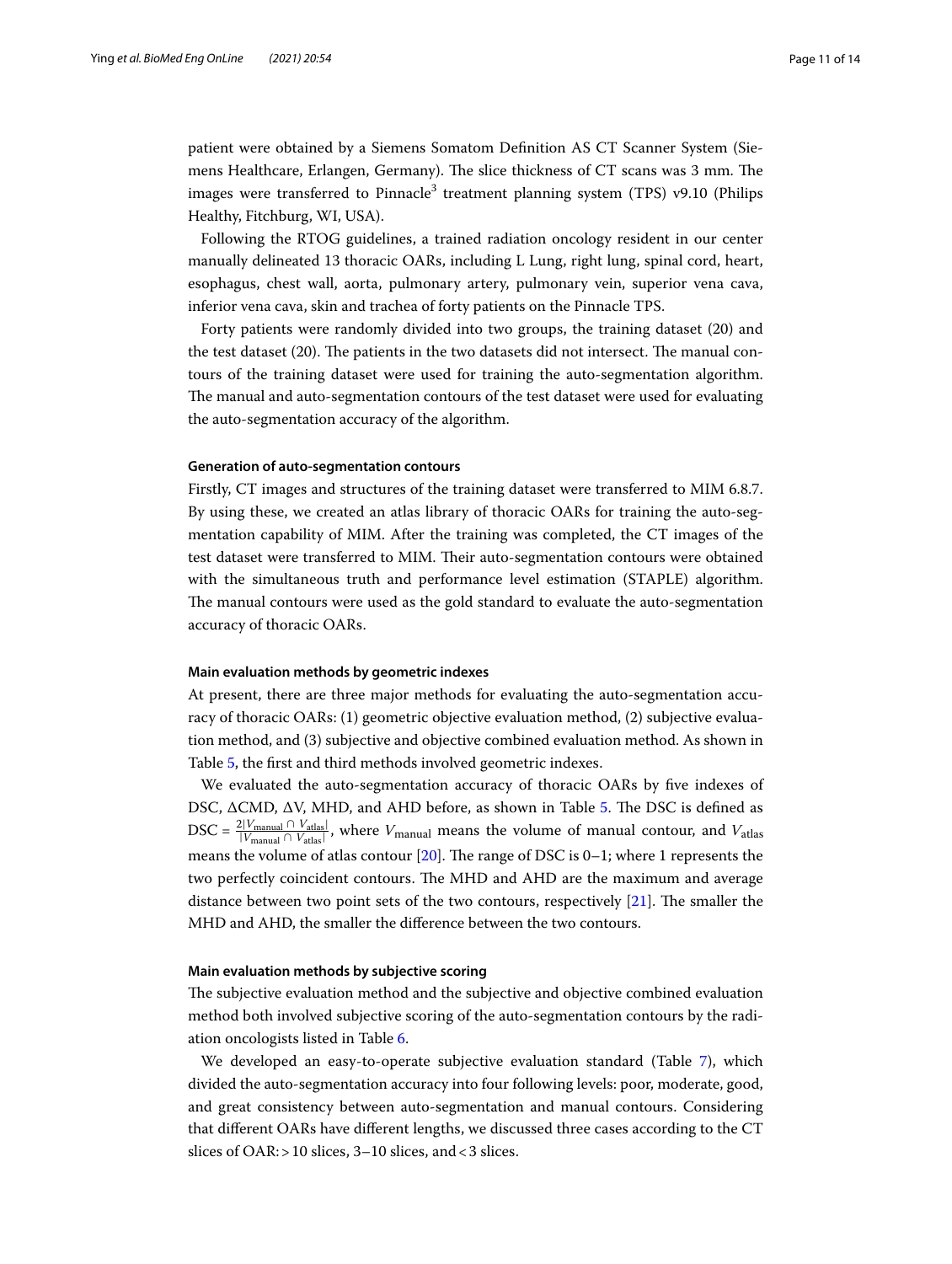| Level              |                                                                        |                                                                          | 3                                                                              | 4                                                                                 | 5                             |
|--------------------|------------------------------------------------------------------------|--------------------------------------------------------------------------|--------------------------------------------------------------------------------|-----------------------------------------------------------------------------------|-------------------------------|
| Morris et al. [6]  | Clinically unac-<br>ceptable                                           | Major modifica-<br>tions required                                        | Moderate modifi-<br>cations required                                           | Minor modifica-<br>tions required                                                 | Clinically<br>accept-<br>able |
| Zhu et al. $[10]$  | Useful as autocon-<br>toured                                           | Useful with minor<br>edits                                               | Not useful                                                                     |                                                                                   |                               |
| Lustbrg et al. [7] | No result is useful<br>basis for further<br>editing, no time<br>saving | Some results are<br>useful for further<br>editing, little<br>time saving | Many results are<br>useful for further<br>editing, a moder-<br>ate time saving | Most results are<br>useful for further<br>editing, a signifi-<br>cant time saving |                               |

<span id="page-11-0"></span>**Table 6** Evaluation methods of the auto-segmentation accuracy by subjective scoring in 3 studies

<span id="page-11-1"></span>**Table 7** Easy-to-operate subjective evaluation standard of the auto-segmentation accuracy

| Level         | Auto-segmentation<br>performance                                  | $>10$ slices<br>(percentage to be<br>modified) | 3-10 slices (slice<br>number to be<br>modified) | < 3 slices (slice<br>number to be<br>modified) |
|---------------|-------------------------------------------------------------------|------------------------------------------------|-------------------------------------------------|------------------------------------------------|
|               | Auto-segmentation is not recom-<br>mended                         | 20%-100%                                       | >3                                              | 3                                              |
| $\mathcal{P}$ | Many manual modifications are<br>required after auto-segmentation | 10%-20%                                        | $2 - 3$                                         |                                                |
| Β             | Some manual modifications are<br>required after auto-segmentation | $0 - 10%$                                      |                                                 |                                                |
| 4             | Auto-segmentation can completely 0<br>replace manual delineation  |                                                |                                                 |                                                |

## **The development of SOC grading standard**

Based on the above subjective evaluation standard, a new SOC grading standard was proposed to overcome the shortcomings of the lack of clinician review of the geometric objective evaluation method and inter-observer variations of the subjective evaluation method. The SOC grading standard was determined by combining the subjective evaluation level of each OAR with the five geometric index ranges corresponding to the level.

The procedure of developing the SOC grading standard was as follows: first, the five geometric index values between the auto-segmentation contours and the manual contours in the test dataset were calculated. Next, an expert radiation oncologist carefully reviewed all the auto-segmentation contours slice by slice and recorded the slice number required modification. Then, all the auto-segmentation contours were graded according to the above subjective evaluation standard. Finally, the range or mean value of the geometric index corresponding to each subjective evaluation level of each OAR was observed, which represented the grading standard of auto-segmentation accuracy.

#### **Abbreviations**

OAR: Organ at risk; DSC: Dice similarity coefficient; ΔCMD: The difference of the Euclidean distance between centers of mass; AHD: Average Hausdorff distance; MHD: Maximum Hausdorff distance; RTOG: Radiation therapy oncology group; SOC: Subjective–objective-combined; ΔV: The diference of volume; R Lung: Right lung; L Lung: Left lung; SC: Spinal cord; AOR: Aorta; CW: Chest wall; PA: Pulmonary artery; SVC: Superior vena cava; ESO: Esophagus; IVC: Inferior vena cava; PV: Pulmonary vein; CT: Computed tomography; TPS: Treatment planning system; STAPLE: Simultaneous truth and performance level estimation.

#### **Acknowledgements**

None.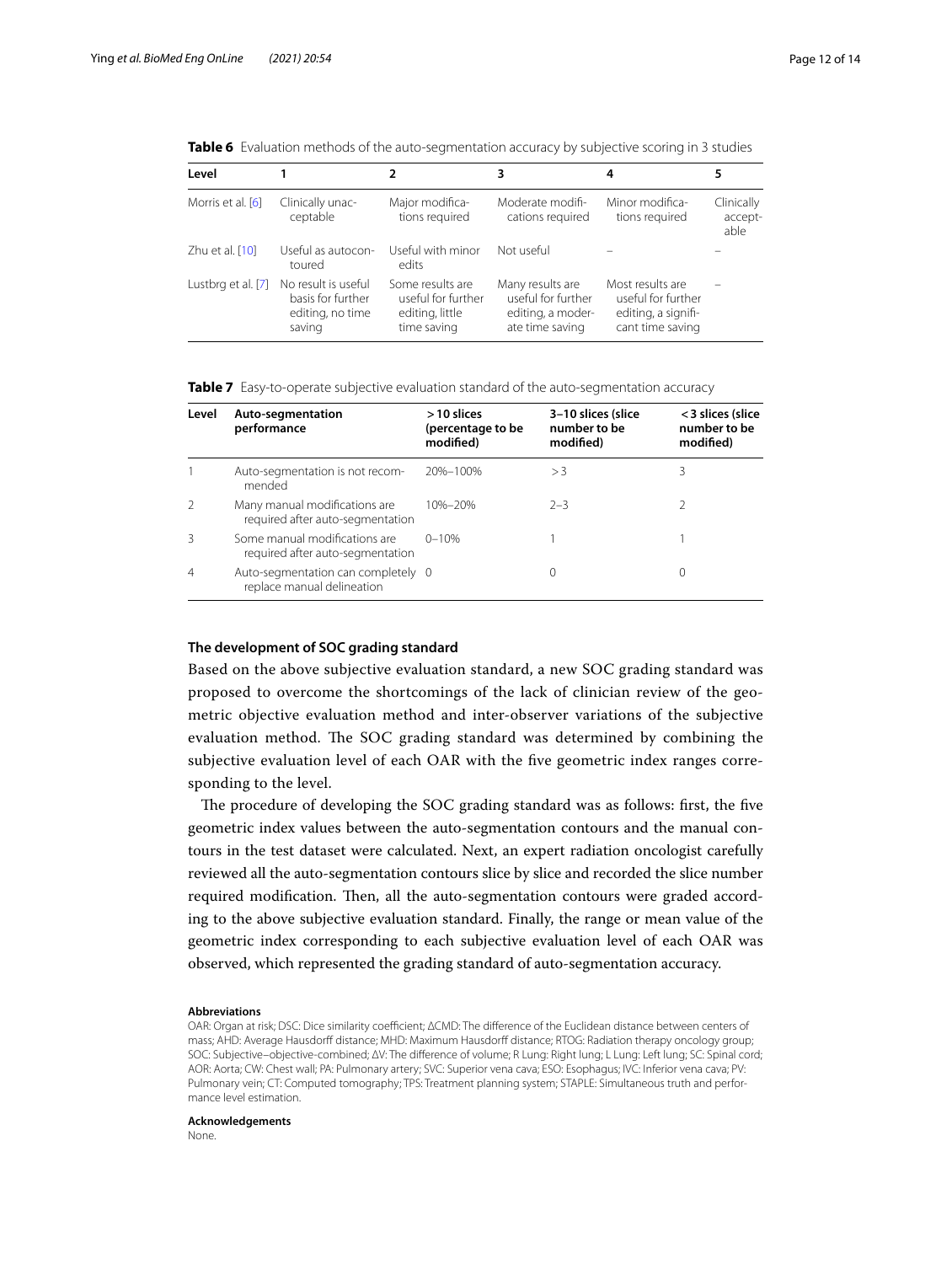#### **Authors' contributions**

Conceptualization—ZX and YY; methodology—HW and HC; formal analysis—JC, HG and AF; data curation—YY, YS and YD; writing–original draft preparation—YY; writing–review and editing—ZX and HC; supervision—XF, WF and HQ; project administration—ZX. All authors read and approved the fnal manuscript.

#### **Funding**

This work was supported by Nurture projects for basic research of Shanghai Chest Hospital (2019YNJCM05) and the Zhejiang Provincial Natural Science Foundation of China (LSY19H180002).

#### **Availability of data and materials**

The datasets used and/or analyzed during the current study are available from the corresponding author on reasonable request.

#### **Declarations**

**Ethics approval and consent to participate** Not applicable.

**Consent for publication**

Not applicable.

#### **Competing interests**

The authors declared no competing interests.

#### **Author details**

<sup>1</sup> Department of Radiation Oncology, Shanghai Chest Hospital, Shanghai Jiao Tong University, Shanghai 200030, China.<br><sup>2</sup>Kov Laboratory of Artificial Micro, and Napo Structures of Ministry of Education and Conter for Floct <sup>2</sup> Key Laboratory of Artificial Micro- and Nano-Structures of Ministry of Education and Center for Electronic Microscopy and Department of Physics, Wuhan University, Wuhan 430070, China. <sup>3</sup>Institute of Modern Physics, Fudan University, Shanghai, China.

Received: 31 October 2020 Accepted: 24 May 2021 Published online: 03 June 2021

#### **References**

- <span id="page-12-0"></span>1. Hu K, Lin A, Young A, et al. Timesavings for contour generation in head and neck IMRT: Multi-institutional experience with an atlas-based segmentation method. Int J Radiat Oncol Biol Phys. 2008;72:S391.
- <span id="page-12-1"></span>2. van Baardwijk A, Bosmans G, Boersma L, et al. PET–CT-based auto-contouring in non-small-cell lung cancer correlates with pathology and reduces interobserver variability in the delineation of the primary tumor and involved nodal volumes. Int J Radiat Oncol Biol Phys. 2007;68:771–8.
- <span id="page-12-2"></span>3. Eldesoky AR, Yates ES, Nyeng TB, et al. Internal and external validation of an estro delineation guideline-dependent automated segmentation tool for loco-regional radiation therapy of early breast cancer. Radiother Oncol. 2016;121:424.
- <span id="page-12-3"></span>4. Sharp G, Fritscher KD, Pekar V, et al. Vision 20/20: perspectives on automated image segmentation for radiotherapy. Med Phys. 2014;41:050902.
- <span id="page-12-4"></span>5. Ciardo D, Gerardi MA, Vigorito S, et al. Atlas-based segmentation in breast cancer radiotherapy: evaluation of specifc and generic-purpose atlases. Breast. 2017;32:44–52.
- <span id="page-12-7"></span>6. Morris ED, Ghanem AI, Pantelic MV, et al. Cardiac substructure segmentation and dosimetry using a novel hybrid magnetic resonance and computed tomography cardiac atlas. Int J Radiat Oncol Biol Phys. 2019;103:985–93.
- <span id="page-12-9"></span>7. Lustberg T, van Soest J, Gooding M, et al. Clinical evaluation of atlas and deep learning based automatic contouring for lung cancer. Radiother Oncol. 2018;126:312–7.
- <span id="page-12-5"></span>8. Walker GV, Awan M, Tao R, et al. Prospective randomized double-blind study of atlas-based organ-at-risk autosegmentation-assisted radiation planning in head and neck cancer. Radiother Oncol. 2014;112:321–5.
- <span id="page-12-6"></span>9. Velker VM. Creation of RTOG compliant patient CT-atlases for automated atlas based contouring of local regional breast and high-risk prostate cancers. Radiat Oncol. 2013;8:188.
- <span id="page-12-8"></span>10. Zhu M, Bzdusek K, Brink C, et al. Multi-institutional quantitative evaluation and clinical validation of smart probabilistic image contouring engine (spice) autosegmentation of target structures and normal tissues on computer tomography images in the head and neck, thorax, liver, and male pelvis areas. Int J Radiat Oncol Biol Phys. 2013;87:809–16.
- <span id="page-12-10"></span>11. Isambert A, Dhermain F, Bidault F, et al. Evaluation of an atlas-based automatic segmentation software for the delineation of brain organs at risk in a radiation therapy clinical context. Radiother Oncol. 2008;87:93–9.
- 12. Daisne JF. Atlas-based automatic segmentation of head and neck organs at risk and nodal target volumes: a clinical validation. Radiat Oncol. 2013;8:154.
- <span id="page-12-11"></span>13. Dean JA, Welsh LC, McQuaid D, et al. Assessment of fully-automated atlas-based segmentation of novel oral mucosal surface organ-at-risk. Radiother Oncol. 2016;119:166–71.
- <span id="page-12-12"></span>14. Hu P, Wu F, Peng J, et al. Automatic 3d liver segmentation based on deep learning and globally optimized surface evolution. Phys Med Biol. 2016;61:8676.
- <span id="page-12-13"></span>15. Pirozzi S, Horvat M, Piper J, et al. Atlas-based segmentation: evaluation of a multi-atlas approach for lung cancer. Med Phys. 2012;39:3677.
- 16. Kaderka R, Gillespie EF, Mundt RC, et al. Geometric and dosimetric evaluation of atlas based auto-segmentation of cardiac structures in breast cancer patients. Radiother Oncol. 2019;131:215–20.